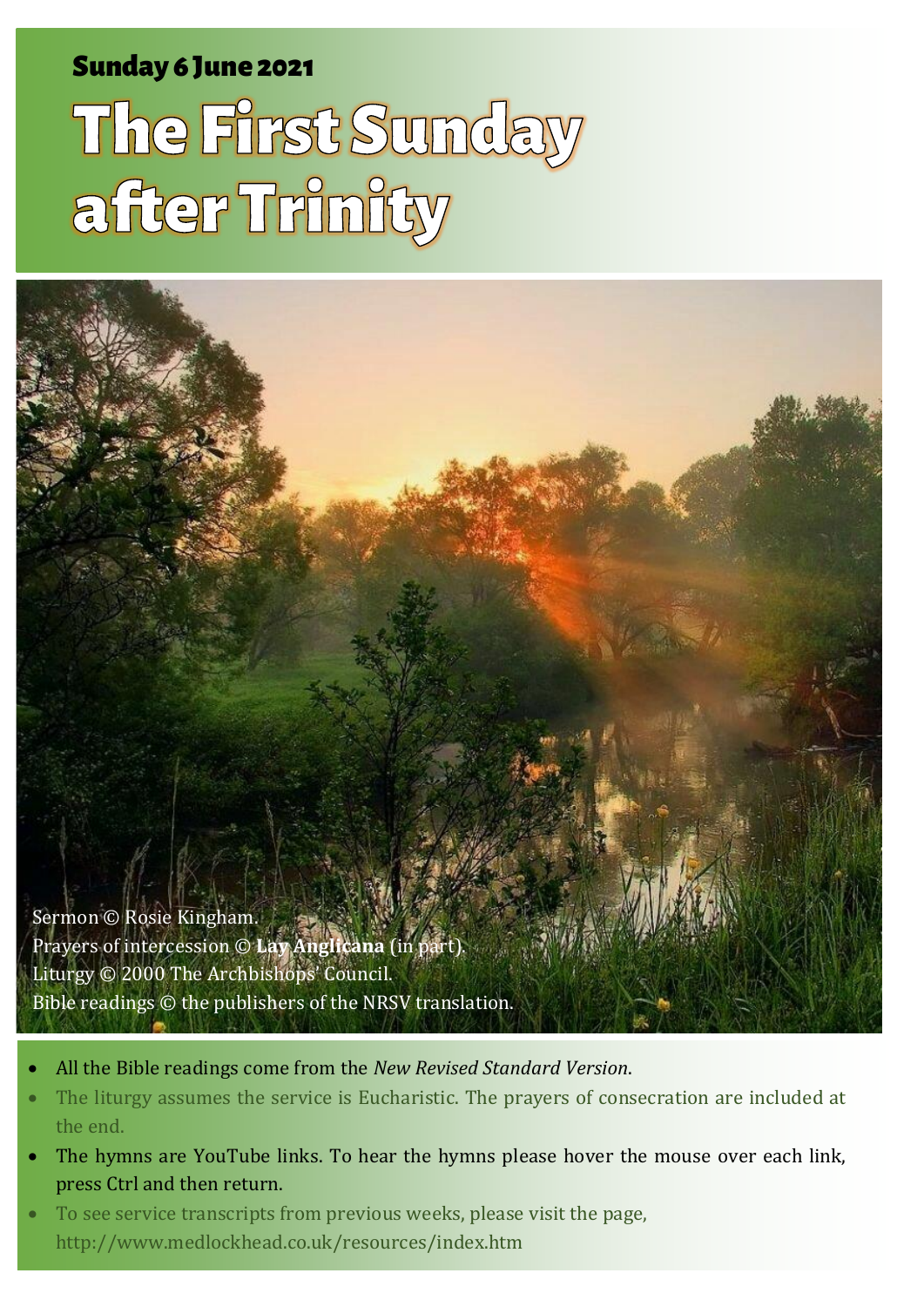#### Sunday 6 June 2021 2 The First Sunday after Trinity

#### **Introduction and welcome**

| <b>HYMN 1 All I once held dear</b> | (please click on this link to hear the hymn) |  |
|------------------------------------|----------------------------------------------|--|
|------------------------------------|----------------------------------------------|--|

# **The Welcome**

In the name of the Father, and of the Son, and of the Holy Spirit

All **Amen.**

The Lord be with you

All **And also with you.**

# **The Preparation**

All **Almighty God,**

**to whom all hearts are open, all desires known, and from whom no secrets are hidden: cleanse the thoughts of our hearts by the inspiration of your Holy Spirit, that we may perfectly love you, and worthily magnify your holy name; through Christ our Lord. Amen.**

Our Lord Jesus Christ said:

The first commandment is this: 'Hear, O Israel, the Lord our God is the only Lord. You shall love the Lord your God with all your heart, with all your soul, with all your mind, and with all your strength.'

And the second is this: 'Love your neighbour as yourself.' There is no other commandment greater than these. On these two commandments hang all the law and the prophets.

#### All **Amen. Lord, have mercy.**

God so loved the world that he gave his only Son Jesus Christ to save us from our sins, to be our advocate in heaven, and to bring us to eternal life. Therefore, let us confess our sins in penitence and faith, firmly resolved to keep God's commandments and to live in love and peace with all.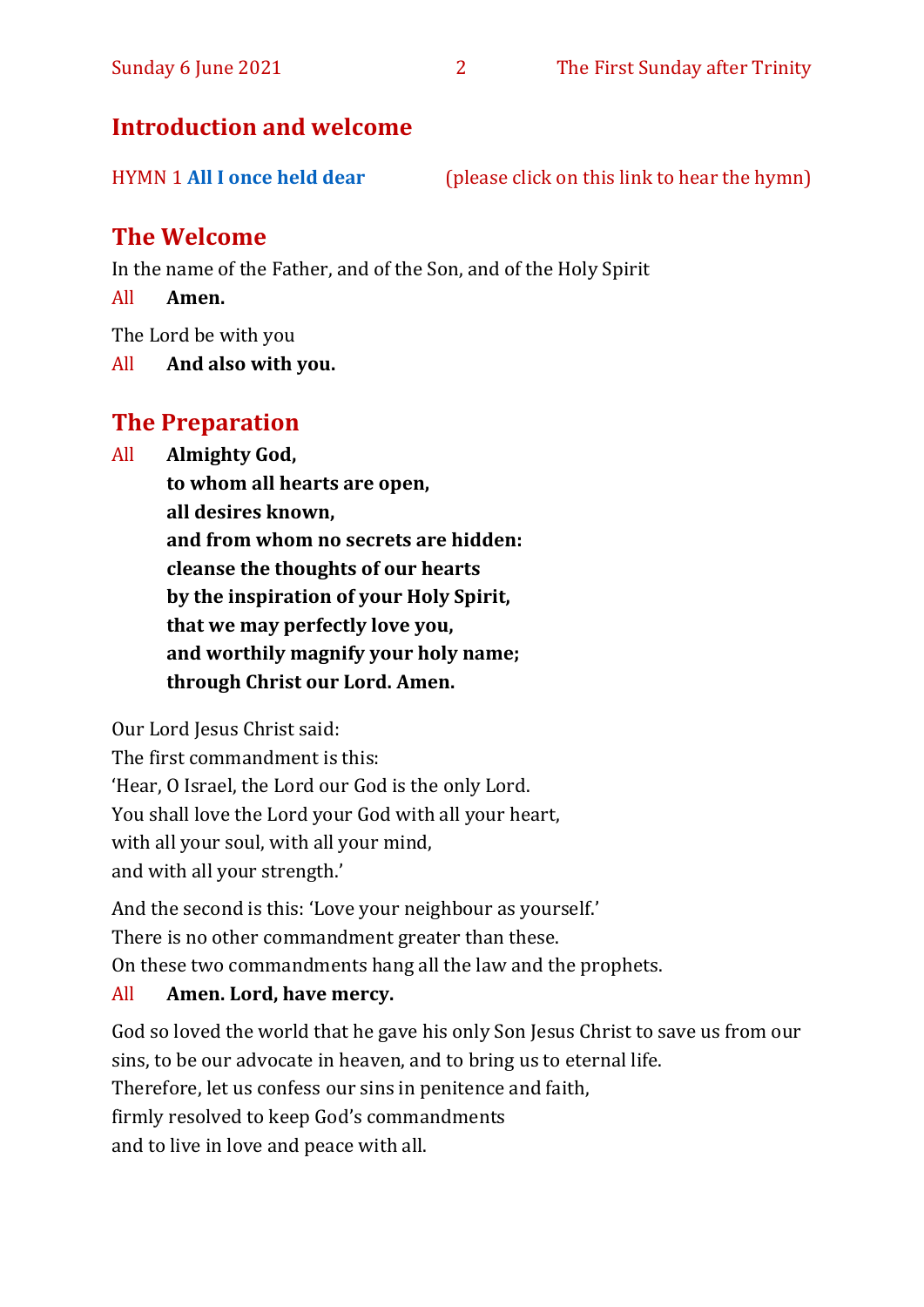All **Almighty God, our heavenly Father, we have sinned against you and against our neighbour in thought and word and deed, through negligence, through weakness, through our own deliberate fault. We are truly sorry and repent of all our sins. For the sake of your Son Jesus Christ, who died for us, forgive us all that is past and grant that we may serve you in newness of life to the glory of your name. Amen.**

Almighty God,

who forgives all who truly repent, have mercy upon you, pardon and deliver you from all your sins, confirm and strengthen you in all goodness, and keep you in life eternal; through Jesus Christ our Lord. All **Amen.**

# **The Gloria**

This Gloria is sung to the tune of 'Cwm Rhondda'. Click **[here](about:blank)** for the tune.

All **Glory be to God in Heaven, Songs of joy and peace we bring, Thankful hearts and voices raising, To creation's Lord we sing. Lord we thank you, Lord we praise you, Glory be to God our King: Glory be to God our King. Lamb of God, who on our shoulders, Bore the load of this world's sin; Only Son of God the Father, You have brought us peace within. Lord, have mercy, Christ have mercy,**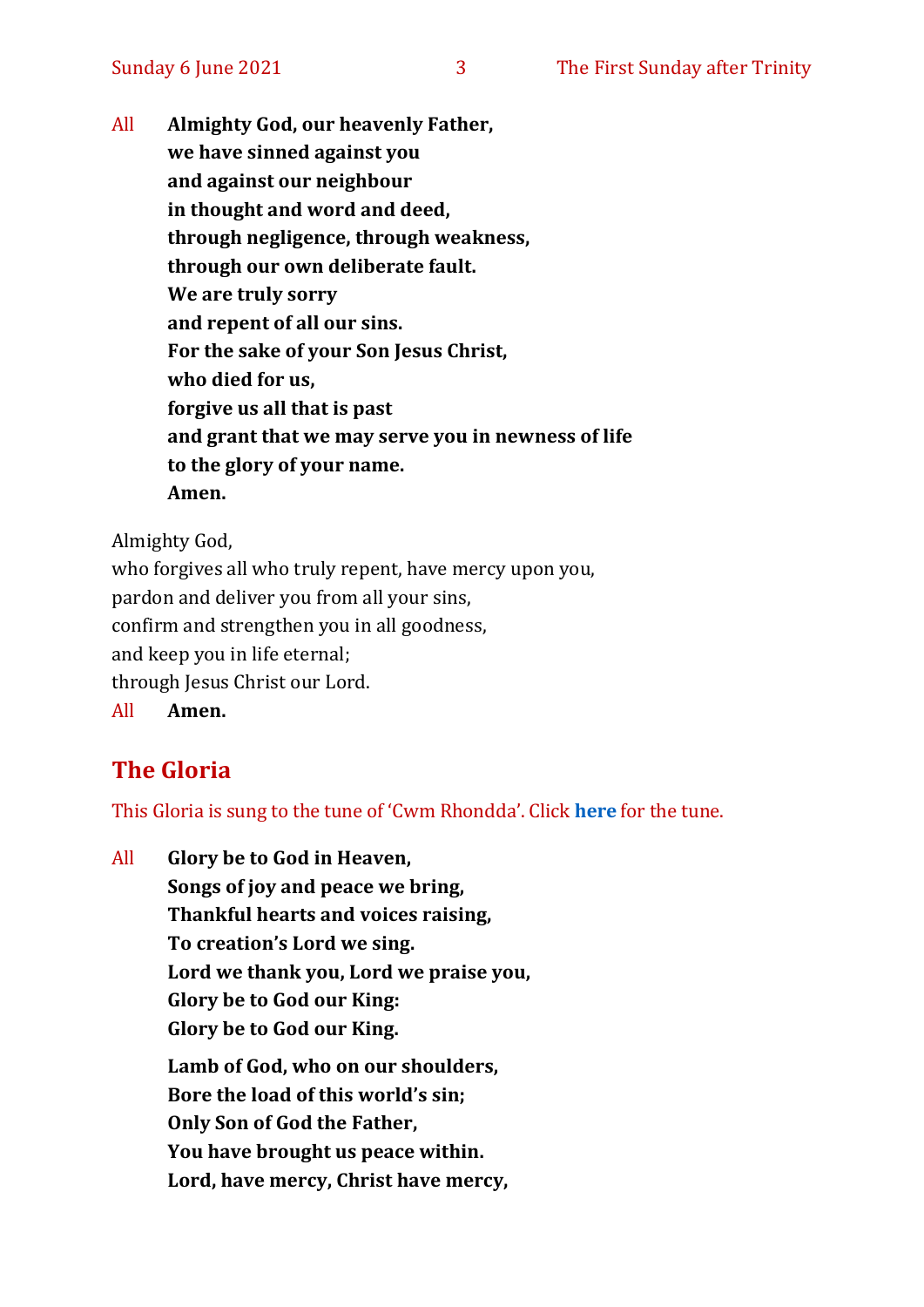**Now your glorious reign begin: Now your glorious reign begin.**

**You O Son of God are Holy, You we praise with one accord. None in heav'n or earth is like you, Only you are Christ the Lord. With the Father and the Spirit, Ever worshipped and adored: Ever worshipped and adored.**

# **The Collect for the First Sunday after Trinity**

God of truth, help us to keep your law of love and to walk in ways of wisdom, that we may find true life in Jesus Christ your Son. All **Amen.**

#### **First reading**

A reading from the First Book of Moses called Genesis

Lord God took the man and put him in the garden of Eden to till it and keep it.

And the Lord God commanded the man, 'You may freely eat of every tree of the garden; but of the tree of the knowledge of good and evil you shall not eat, for in the day that you eat of it you shall die.'

Then the Lord God said, 'It is not good that the man should be alone; I will make him a helper as his partner.' So out of the ground the Lord God formed every animal of the field and every bird of the air, and brought them to the man to see what he would call them; and whatever the man called every living creature, that was its name. The man gave names to all cattle, and to the birds of the air, and to every animal of the field; but for the man there was not found a helper as his partner.

So the Lord God caused a deep sleep to fall upon the man, and he slept; then he took one of his ribs and closed up its place with flesh. And the rib that the Lord God had taken from the man he made into a woman and brought her to the man. Then the man said, 'This at last is bone of my bones and flesh of my flesh; this one shall be called Woman, for out of Man this one was taken.' Therefore a man leaves his father and his mother and clings to his wife, and they become one flesh. And the man and his wife were both naked, and were not ashamed.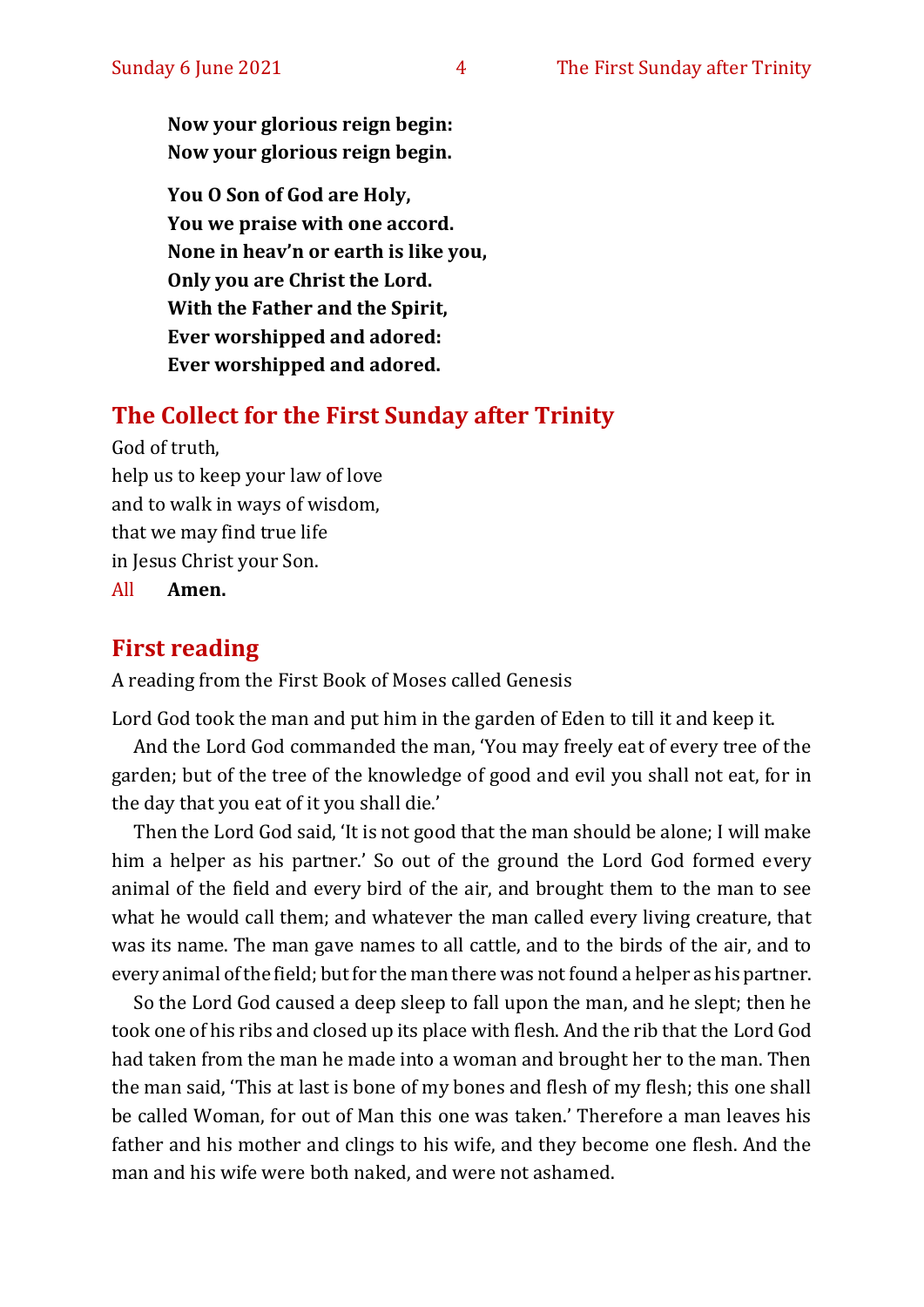Now the serpent was more crafty than any other wild animal that the Lord God had made. He said to the woman, 'Did God say, 'You shall not eat from any tree in the garden'?' The woman said to the serpent, 'We may eat of the fruit of the trees in the garden; but God said, 'You shall not eat of the fruit of the tree that is in the middle of the garden, nor shall you touch it, or you shall die'.' But the serpent said to the woman, 'You will not die; for God knows that when you eat of it your eyes will be opened, and you will be like God, knowing good and evil.'

So when the woman saw that the tree was good for food, and that it was a delight to the eyes, and that the tree was to be desired to make one wise, she took of its fruit and ate; and she also gave some to her husband, who was with her, and he ate. Then the eyes of both were opened, and they knew that they were naked; and they sewed fig leaves together and made loincloths for themselves. They heard the sound of the Lord God walking in the garden at the time of the evening breeze, and the man and his wife hid themselves from the presence of the Lord God among the trees of the garden.

But the Lord God called to the man, and said to him, 'Where are you?' He said, 'I heard the sound of you in the garden, and I was afraid, because I was naked; and I hid myself.'

He said, 'Who told you that you were naked? Have you eaten from the tree of which I commanded you not to eat?' The man said, 'The woman whom you gave to be with me, she gave me fruit from the tree, and I ate.' Then the Lord God said to the woman, 'What is this that you have done?' The woman said, 'The serpent tricked me, and I ate.'

The Lord God said to the serpent, 'Because you have done this, cursed are you among all animals and among all wild creatures; upon your belly you shall go, and dust you shall eat all the days of your life. I will put enmity between you and the woman, and between your offspring and hers; he will strike your head, and you will strike his heel.'

To the woman he said, 'I will greatly increase your pangs in childbearing; in pain you shall bring forth children, yet your desire shall be for your husband, and he shall rule over you.'

And to the man he said, 'Because you have listened to the voice of your wife, and have eaten of the tree about which I commanded you, 'You shall not eat of it,' cursed is the ground because of you; in toil you shall eat of it all the days of your life; thorns and thistles it shall bring forth for you; and you shall eat the plants of the field. By the sweat of your face you shall eat bread until you return to the ground, for out of it you were taken; you are dust, and to dust you shall return.'

The man named his wife Eve, because she was the mother of all living.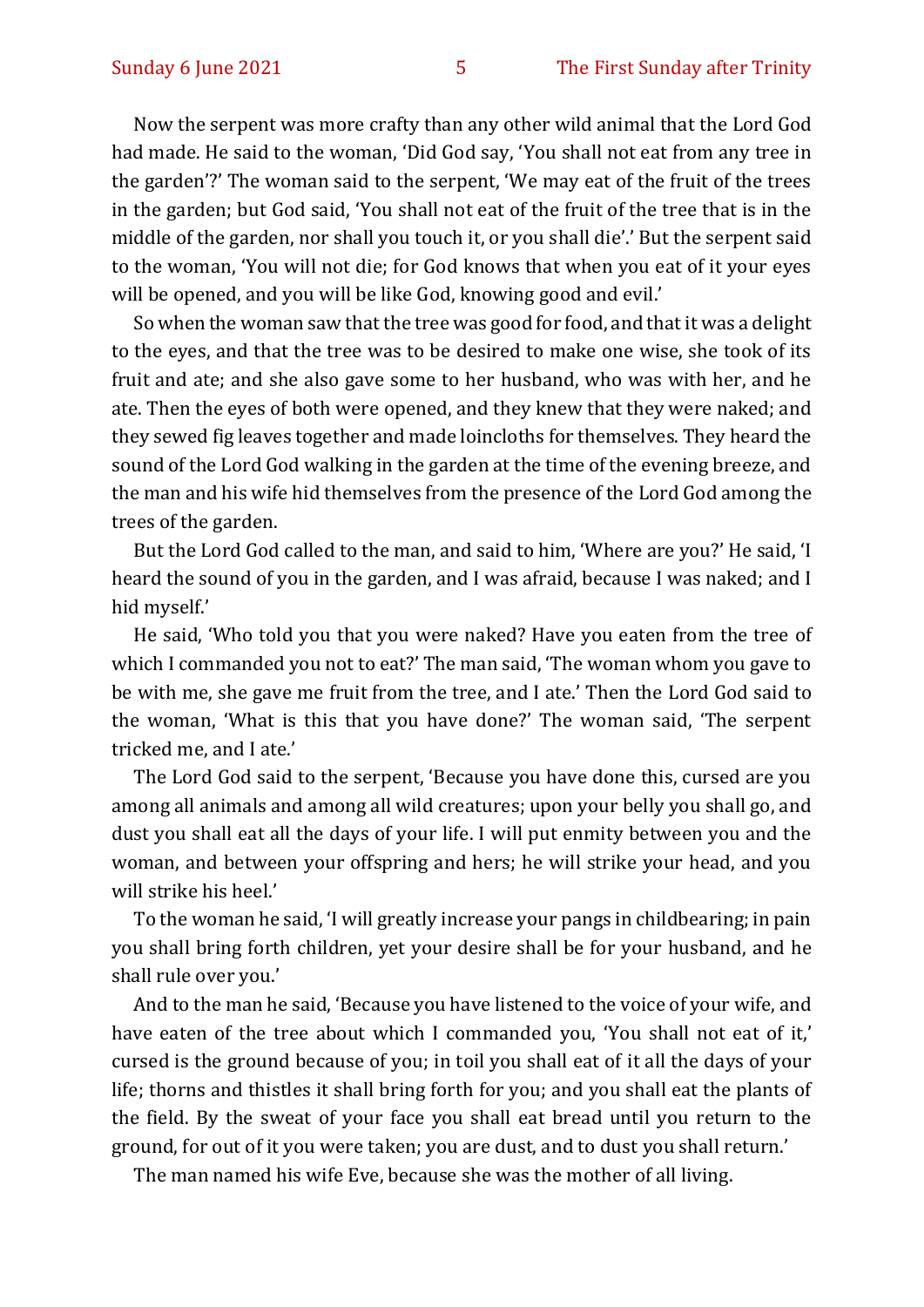And the Lord God made garments of skins for the man and for his wife, and clothed them. Genesis 2:15—3:21

This is the Word of the Lord

All **Thanks be to God.**

# **Second reading**

A reading from St Paul's Second Letter to the Corinthians

But just as we have the same spirit of faith that is in accordance with scripture—'I believed, and so I spoke' —we also believe, and so we speak, because we know that the one who raised the Lord Jesus will raise us also with Jesus, and will bring us with you into his presence. Yes, everything is for your sake, so that grace, as it extends to more and more people, may increase thanksgiving, to the glory of God. So we do not lose heart. Even though our outer nature is wasting away, our inner nature is being renewed day by day. For this slight momentary affliction is preparing us for an eternal weight of glory beyond all measure, because we look not at what can be seen but at what cannot be seen; for what can be seen is temporary, but what cannot be seen is eternal.

For we know that if the earthly tent we live in is destroyed, we have a building from God, a house not made with hands, eternal in the heavens.

*2 Corinthians 4:13—5:1*

This is the Word of the Lord

All **Thanks be to God.**

HYMN 2 **[Freely freely \(God forgave my sin\)](https://www.youtube.com/watch?v=SFV0OVeKdlw)** (click on this link to hear the hymn)

# **Gospel reading**

Hear the Gospel of our Lord Jesus Christ according to Mark

#### All **Glory to you O Lord.**

The crowd came together again, so that they could not even eat. When his family heard it, they went out to restrain him, for people were saying, 'He has gone out of his mind.' And the scribes who came down from Jerusalem said, 'He has Beelzebul, and by the ruler of the demons he casts out demons.' And he called them to him, and spoke to them in parables, 'How can Satan cast out Satan? If a kingdom is divided against itself, that kingdom cannot stand. And if a house is divided against itself, that house will not be able to stand. And if Satan has risen up against himself and is divided, he cannot stand, but his end has come. But no one can enter a strong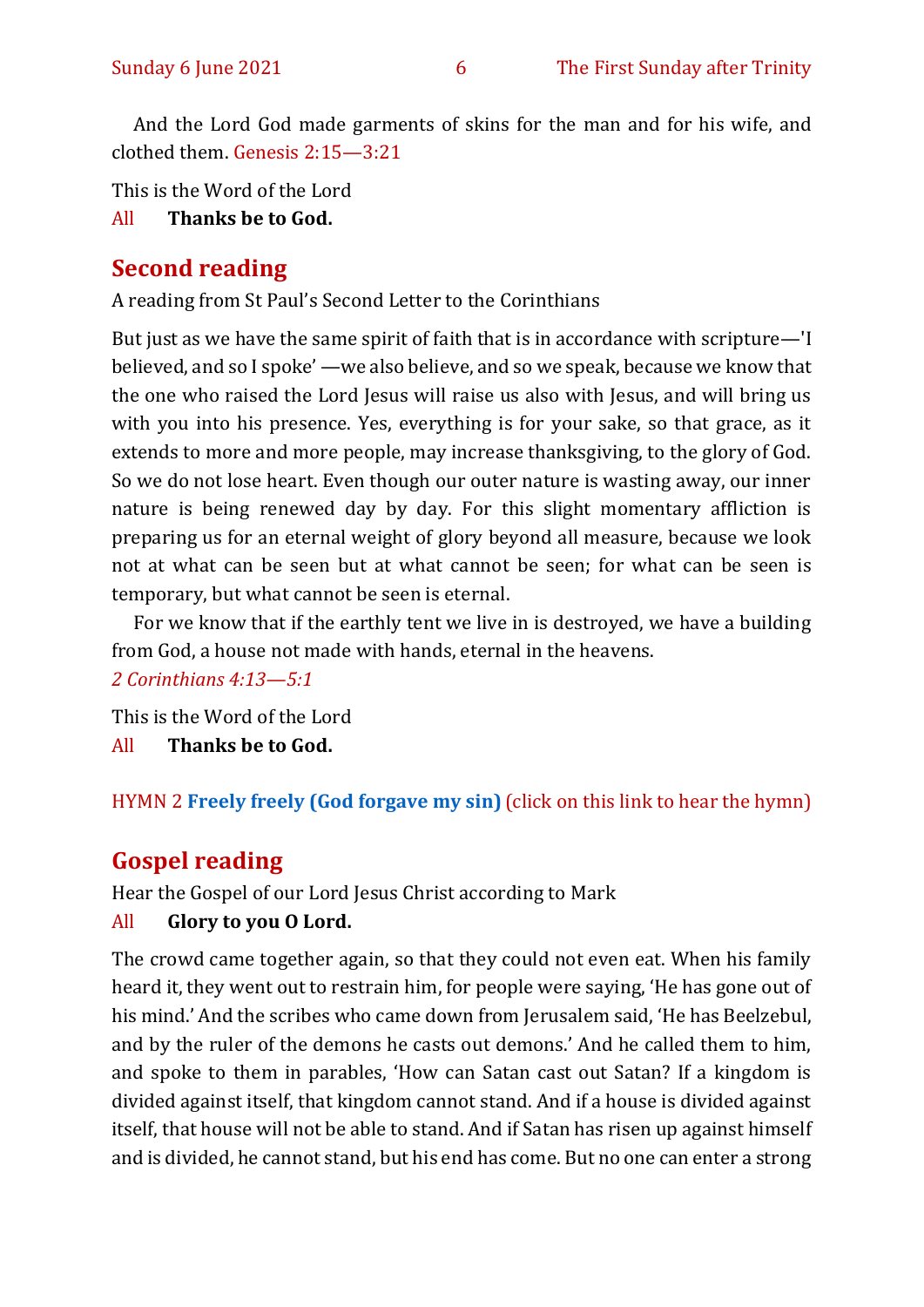man's house and plunder his property without first tying up the strong man; then indeed the house can be plundered.

'Truly I tell you, people will be forgiven for their sins and whatever blasphemies they utter; but whoever blasphemes against the Holy Spirit can never have forgiveness, but is guilty of an eternal sin'— for they had said, 'He has an unclean spirit.'

Then his mother and his brothers came; and standing outside, they sent to him and called him. A crowd was sitting around him; and they said to him, 'Your mother and your brothers and sisters are outside, asking for you.' And he replied, 'Who are my mother and my brothers?' And looking at those who sat around him, he said, 'Here are my mother and my brothers! Whoever does the will of God is my brother and sister and mother.' *Mark 3:20–35*

This is the Gospel of the Lord

#### All **Praise to you O Christ.**

#### **Sermon**

Today's readings are all about the 3 S's. No, not Sun, Sea and Sand, but Sin, Satan and Service. In the reading from Genesis, we see how sin comes about when we go against the will of God. The Epistle shows us how we serve God by looking for the eternal truths of God's Kingdom—and the Gospel has Sin, Satan and Service in glorious technicolour.

At the start of the passage, Jesus's family have come to collect Him, because unspecified people (possibly the scribes mentioned later in the passage) are saying He is out of His mind. The passage doesn't say whether they are embarrassed by Him or worried for Him, but it's clear they are responding to serious accusations. As the phrase, 'out of his mind' can be interpreted as meaning possessed by a devil, like so many illnesses and disabilities were at the time, people were essentially accusing Jesus of black magic. Indeed, they go on to say that Jesus is casting out demons in the name of Satan. They are not denying His ability to cast out demons, but they are casting doubt on the source of his power. They don't believe Jesus is from God, so they accuse him of driving out demons by the prince of demons, Satan himself.

Jesus ridicules this idea. He asks, 'How can Satan drive out Satan?' He further declares, 'If a house is divided against itself, that house cannot stand'. This seems an odd thing to say, as Jesus clearly wouldn't want the 'house of Satan' to remain standing. But equally clearly, the serpent/'strong man' Satan is strongly at work in the world, The image of the strong man tied up and his house plundered is Jesus saying that He will overcome Satan in the name of God, because God will defeat evil.

Jesus then goes on to speak of a 'strong man's house' (verses 27–28). Once a 'strong man' is tied up, his house can be plundered. Jesus is the one who is stronger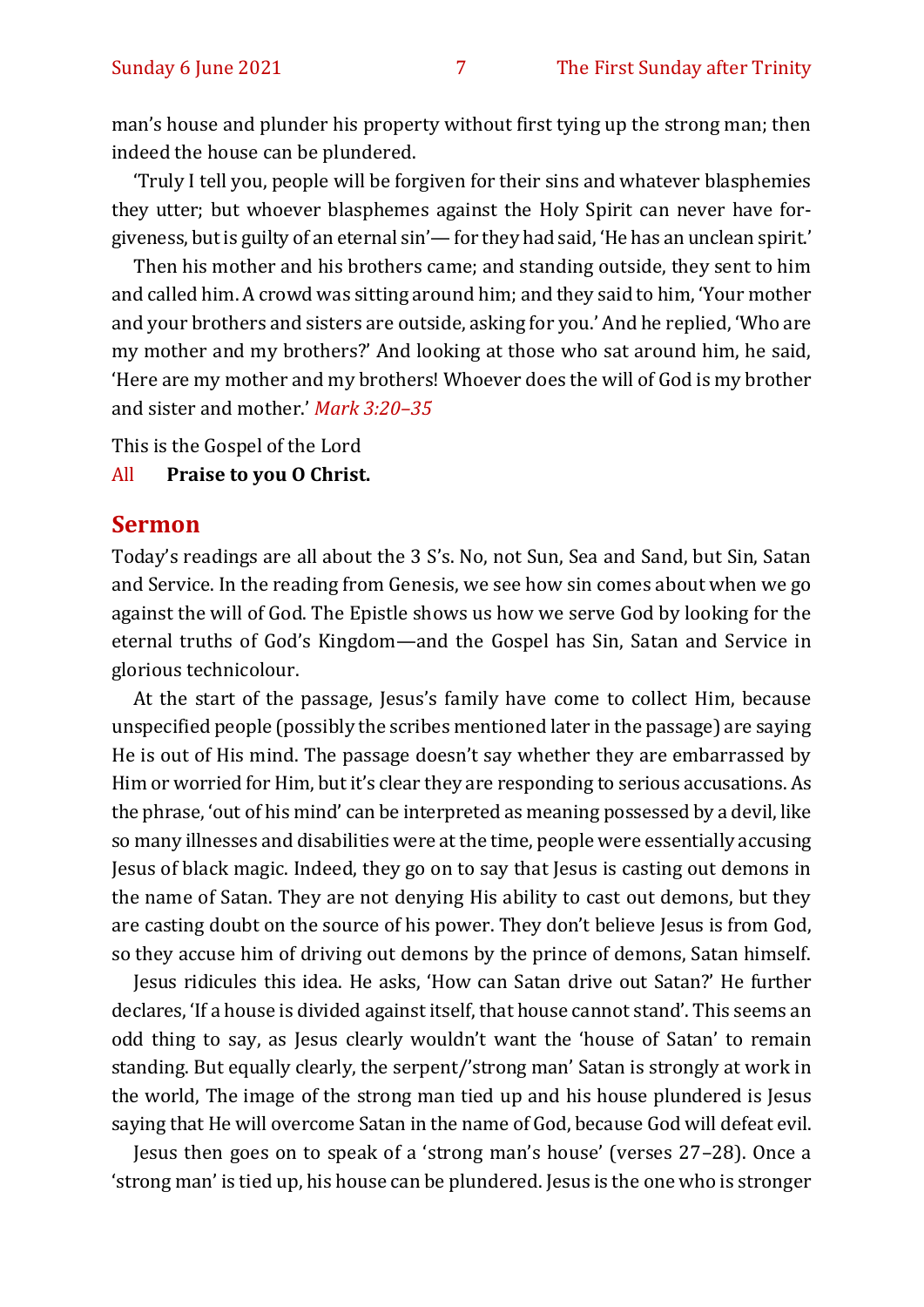than Satan. He has come to tie up the strong man through his ministry, so that the house of Satan can then be plundered.

And now we come on to Sin. It is through sin that Satan is at work in the world, through the temptation to do our will not God's will. And it is through Christ's redemption that the power of sin is broken and Satan's heavy burden can be thrown off. That's something to give thanks for every day, because we all have more or less of the serpent within us. And because of this redemption, there is no sin, or blasphemy, that cannot be forgiven—except blasphemy against the Holy Spirit.

It is hard to understand what this might be. We know that denying Jesus can be forgiven (Peter denies Jesus after His arrest), so it's not that. The warning about blasphemy against the Holy Spirit seems to be a direct result of the accusation that Jesus is casting out demons in the name of Satan. So it would appear that the blasphemy of the Holy Spirit is attributing the work of the Holy Spirit in Jesus' life to Satan.

Now we come to Jesus's family. When He is told that His family is outside looking for Him, he says 'Who are my mother and my brothers?' he asked. Then he looked at those seated in a circle around him and said, 'Here are my mother and my brothers! Whoever does the will of God is my brother and sister and mother.'

Jesus is not denigrating the family or diminishing the value and significance of family. Rather, he is teaching us that family loyalty is secondary to loyalty and obedience to the word of God. He is also radically widening the concept of 'family' for Christian believers. The loyalty, love and service that is properly given to one another in family life is also due to one another in the wider 'family' of believers. In Christian community our relationships are reconfigured in and through Christ. In and through him we are brothers, sisters, mothers and children to and for one another. He is giving us a vision of a spiritual life in which people of all ages and family backgrounds care for one another physically and spiritually.

So, now we've examined the Gospel in detail, what can we take away from our readings today?

Firstly, we know that sin happens when we give in to temptation to do our will, not God's will.

Secondly, we know that Satan's power is broken through the love and grace of God and that all our sins can be forgiven.

Thirdly, we know that we are God's family in His service, and that His family extends to the whole world.

Armed with this knowledge, we can fix our hearts firmly on God's eternal kingdom, and live in His house for ever.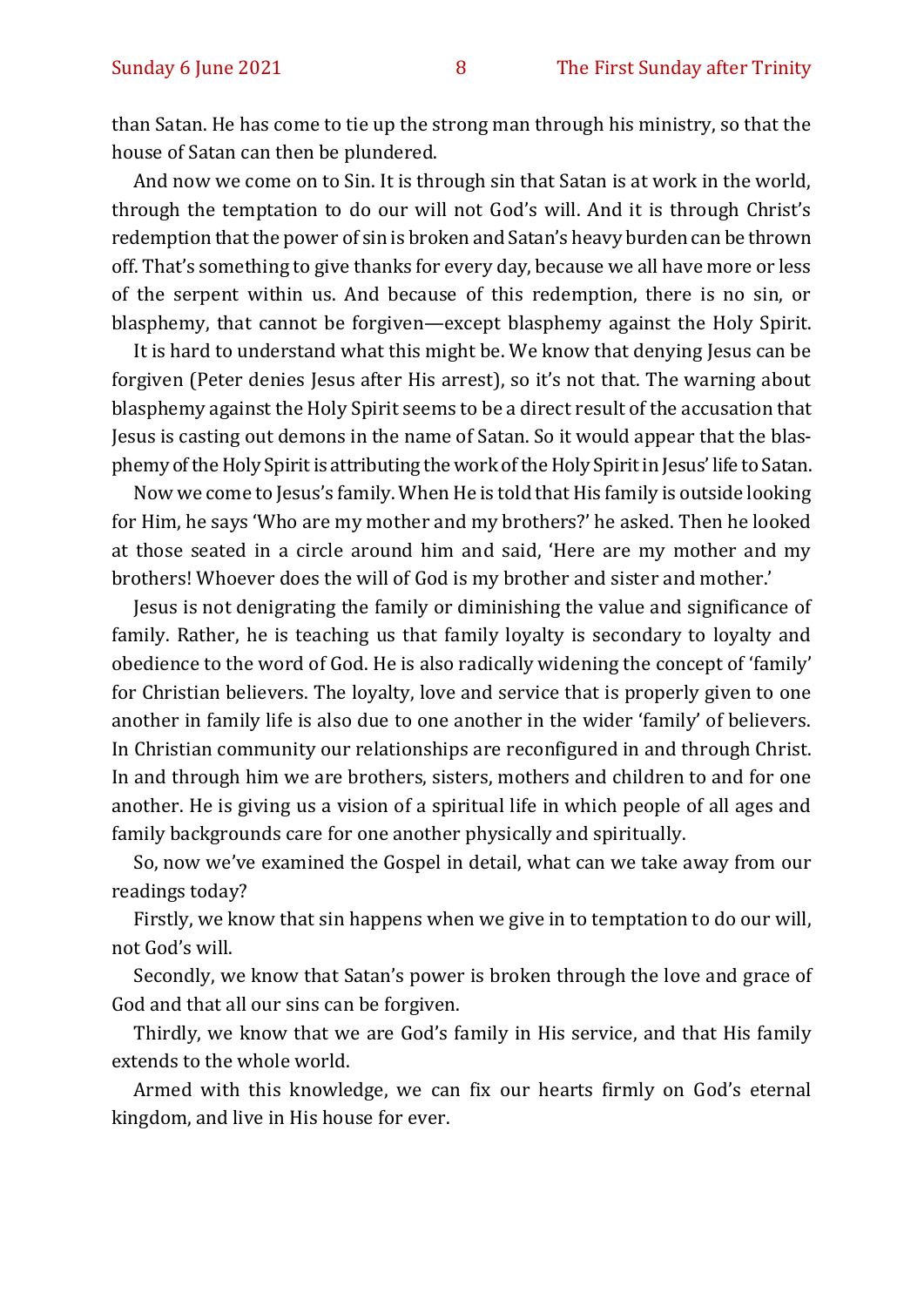# **The Creed**

Do you believe and trust in God the Father, the source of all being and life, the one for whom we exist?

#### All **We believe and trust in him.**

Do you believe and trust in God the Son, who took our human nature, died for us and rose again? All **We believe and trust in him.**

Do you believe and trust in God the Holy Spirit, who gives life to the people of God and makes Christ known in the world?

All **We believe and trust in him.**

This is the faith of the Church.

All **This is our faith. We believe and trust in one God, Father, Son and Holy Spirit. Amen.**

#### **Prayers of intercession**

(We take inspiration from one of the readings set for today: St Paul's second letter to the Corinthians.) Almighty God, our heavenly Father, you promised through your Son Jesus Christ to hear us when we pray in faith.

#### **The Church of Christ**

To ask that your Holy Spirit will guide your Church as we come out of Covid lockdowns: help us to incorporate new insights without losing sight of eternal truths. Inspire us to work together in unity as the Body of Christ for the coming of your Kingdom.

*We look not to the things that are seen but to the things that are unseen, for the things that are seen are transient, but the things that are unseen are eternal.* Lord, in your mercy

#### All **hear our prayer.**

#### **Creation, human society, the Sovereign and those in authority**

As the pace of these changes seems to increase with every passing day, help us to draw strength from your eternal changelessness.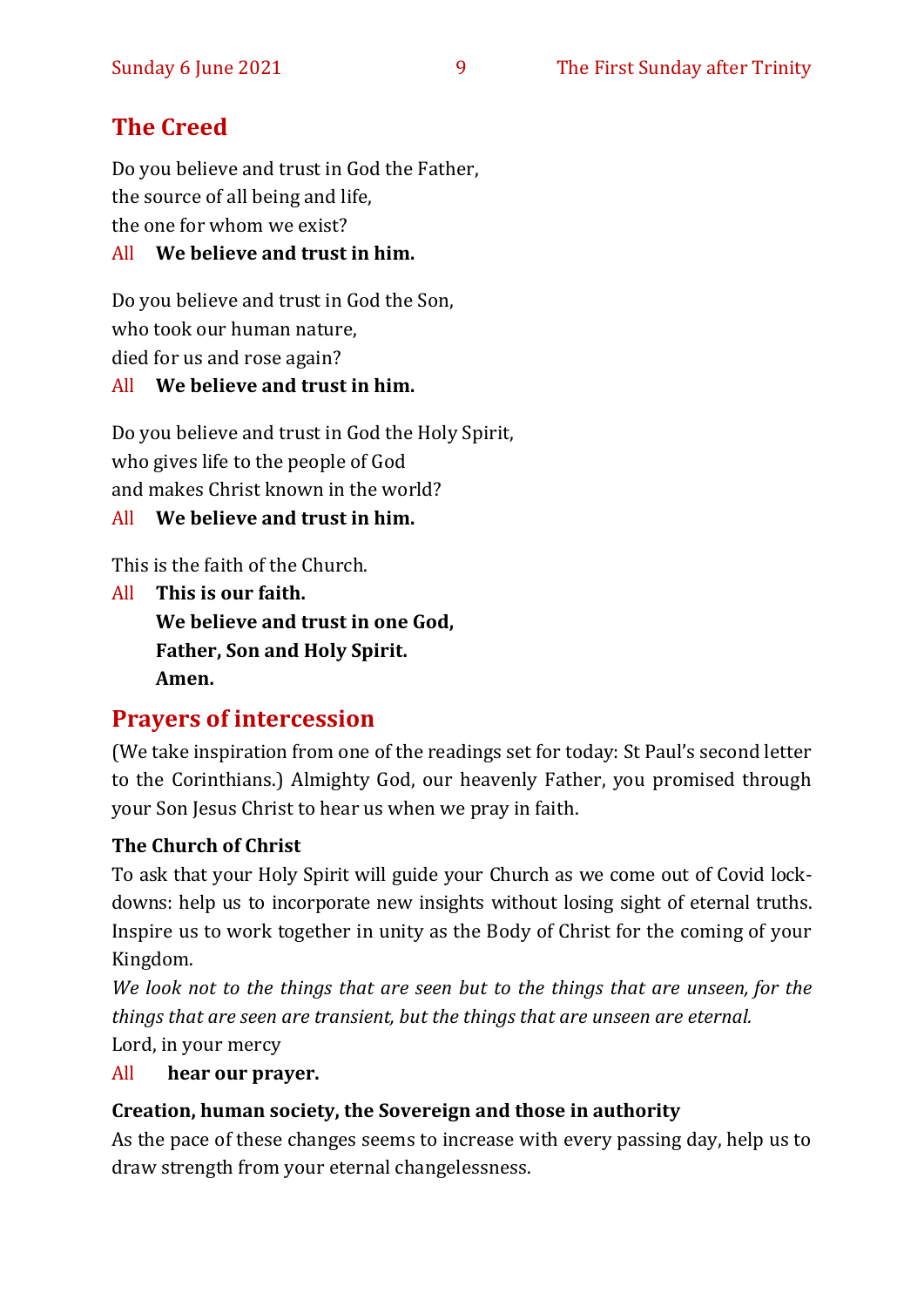Give wisdom to all in authority; and direct this and every nation in the ways of justice and of peace; that we may honour one another, and seek the common good. We pray once again for the troubled area of the Middle East. As our hopes for constructive change look threatened yet again, we ask you now to be with the people in the midst of their present sufferings, and to give them hope for their future. *We look not to the things that are seen but to the things that are unseen.*

Lord, in your mercy

#### All **hear our prayer.**

#### **Those who suffer**

Comfort and heal those who suffer in body, mind or spirit. In particular for … Give them courage and hope in their troubles and bring them the joy of your salvation. We pray with St Paul that they: *do not lose heart. Though our outer nature is wasting away, our inner nature is being renewed every day. For this slight momentary affliction is preparing for us an eternal weight of glory beyond all comparison. We look not to the things that are seen but to the things that are unseen.* Lord, in your mercy

#### All **hear our prayer.**

#### **The communion of saints**

We thank you, Lord, that what looks like death to the caterpillar looks like new birth to the butterfly. As St Paul says, *if the earthly tent we live in is destroyed, we have a building from God, a house not made with hands, eternal in the heavens.* We commend into your hands all those who have been through this change … *We look not to the things that are seen but to the things that are unseen.*

Lord, in your mercy

All **hear our prayer.**

Merciful Father,

All **accept these prayers for the sake of your Son, our Saviour Jesus Christ. Amen.**

# **The peace**

Peace to you from God our heavenly Father. Peace from his Son Jesus Christ who is our peace. Peace from the Holy Spirit, the Life-giver

The peace of the Lord be always with you,

All **And also with you.**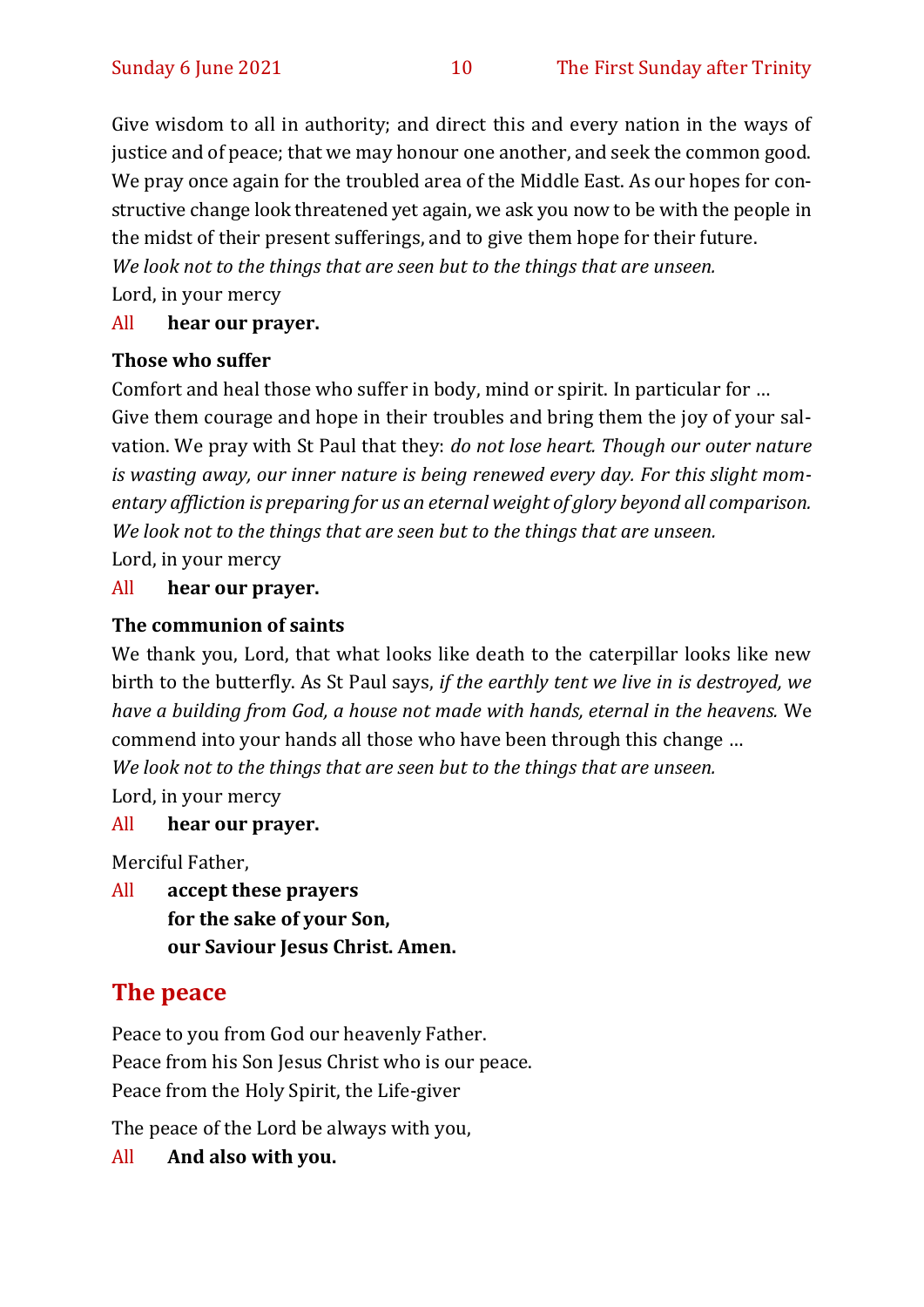HYMN 3 **[To be a pilgrim](https://www.youtube.com/watch?v=EiSxSZ0s0AQ)** (please click on this link to hear the hymn)

The liturgy of the Communion Service appears below

# The Dismissal

The peace of God which passes all understanding, keep your hearts and minds in the knowledge and love of God, and of his Son Jesus Christ our Lord; and the blessing and the blessing of God almighty, the Father, the Son, and the Holy Spirit, be among you and remain with you always. and the blessing of God the Almighty: Father, Son, and Holy Spirit, be with you now and remain with you always.

#### All **Amen.**

HYMN 4 **[Lord of all hopefulness](https://www.youtube.com/watch?v=9-D_aT8CXyc)** (please click on this link to hear the hymn)

Go in peace to love and serve the Lord.

All **In the name of Christ. Amen.**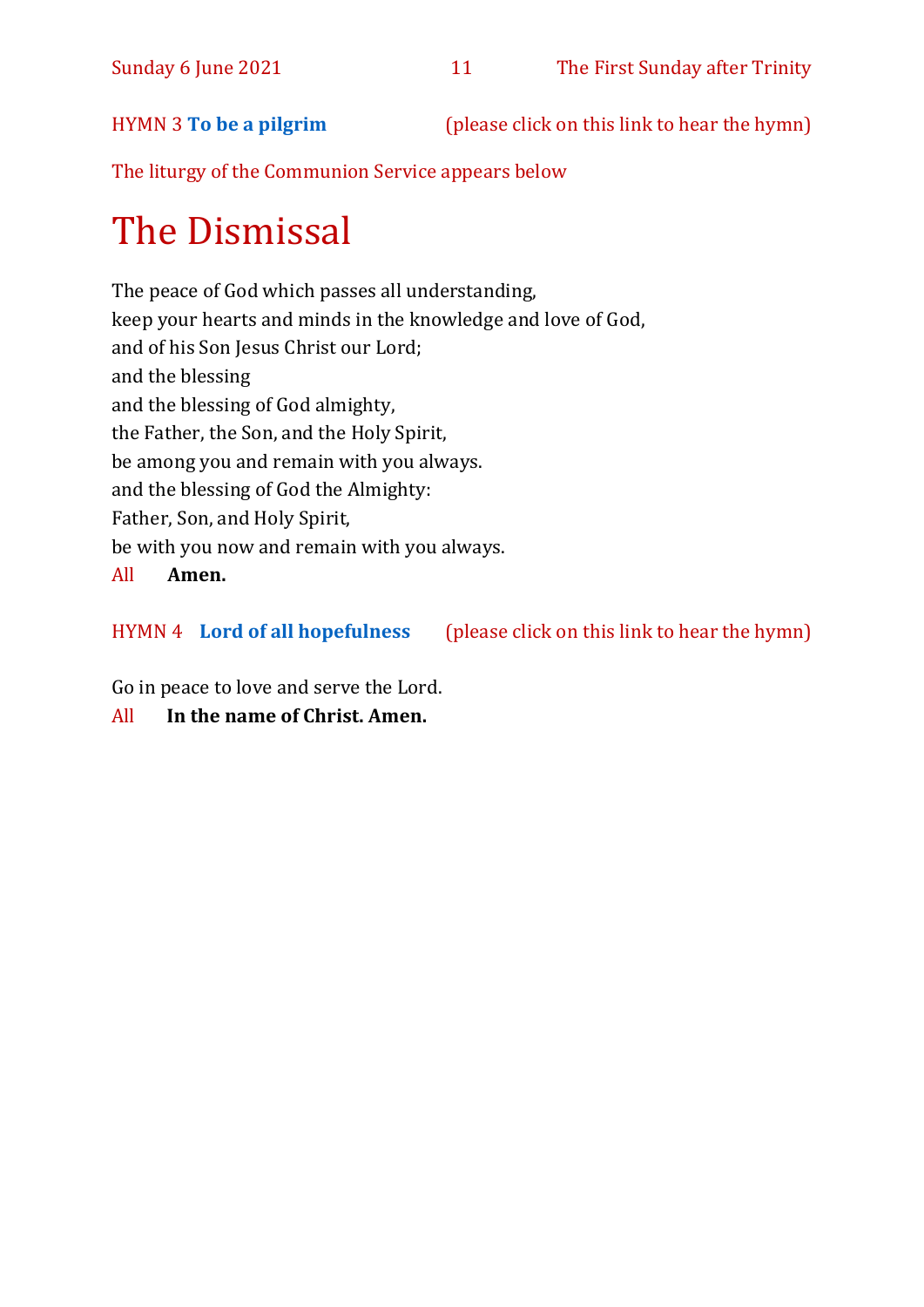# The Liturgy of the Sacrament

# Eucharistic Prayer (prayer E)

The Lord be with you

#### All **and also with you.**

Lift up your hearts.

#### All **We lift them to the Lord.**

Let us give thanks to the Lord our God.

#### All **It is right to give thanks and praise.**

Father, you made the world and love your creation. You gave your Son Jesus Christ to be our Saviour. His dying and rising have set us free from sin and death. And so we gladly thank you, with saints and angels praising you, and saying,

All **Holy, holy, holy Lord, God of power and might, heaven and earth are full of your glory. Hosanna in the highest. Blessed is he who comes in the name of the Lord. Hosanna in the highest.**

We praise and bless you, loving Father, through Jesus Christ, our Lord; and as we obey his command, send your Holy Spirit, that broken bread and wine outpoured may be for us the body and blood of your dear Son.

On the night before he died he had supper with his friends and, taking bread, he praised you. He broke the bread, gave it to them and said: Take, eat; this is my body which is given for you; do this in remembrance of me.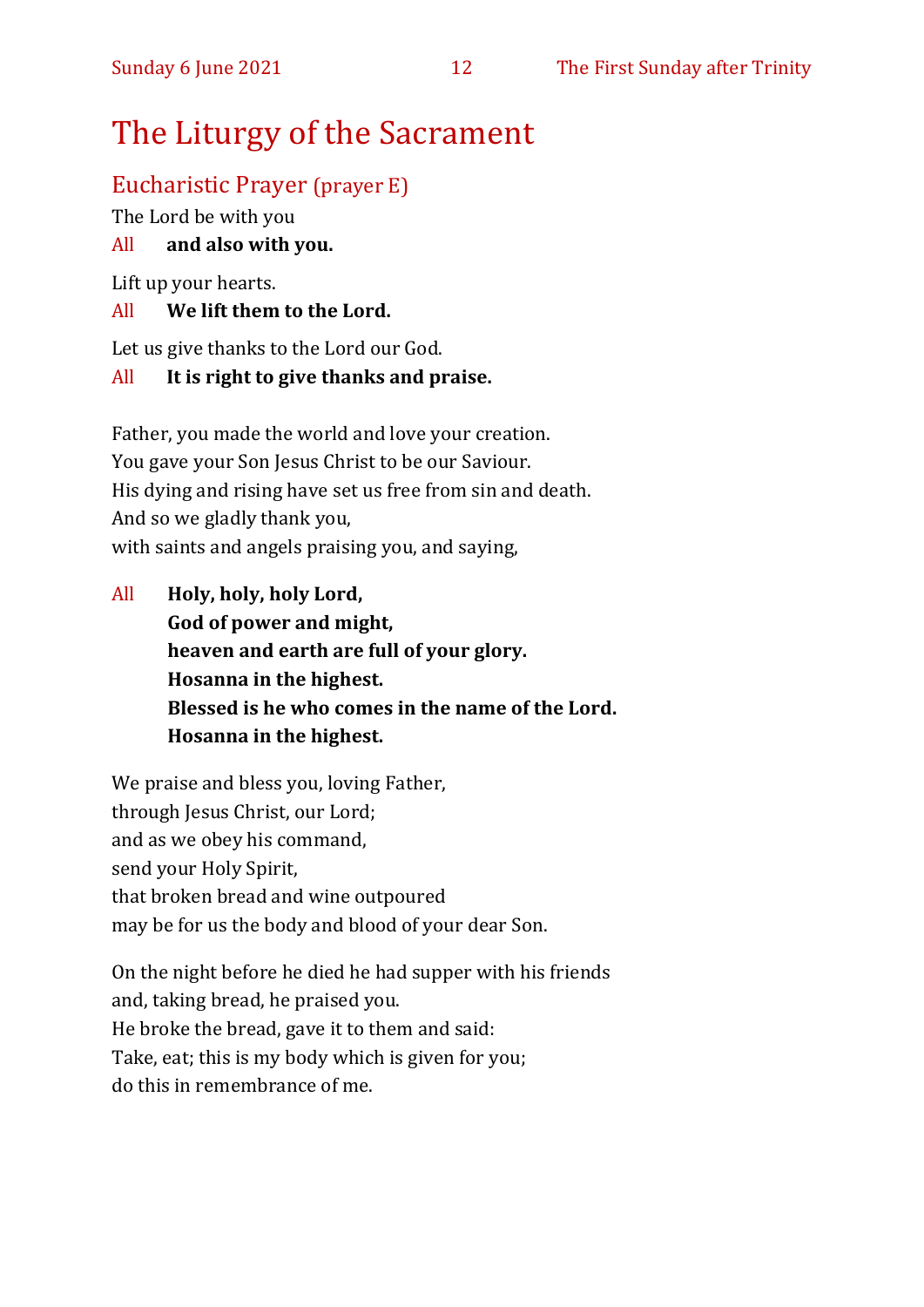When supper was ended he took the cup of wine. Again he praised you, gave it to them and said: Drink this, all of you; this is my blood of the new covenant, which is shed for you and for many for the forgiveness of sins. Do this, as often as you drink it, in remembrance of me.

So, Father, we remember all that Jesus did, in him we plead with confidence his sacrifice made once for all upon the cross.

Bringing before you the bread of life and cup of salvation, we proclaim his death and resurrection until he comes in glory.

Great is the mystery of faith:

# All **Christ has died. Christ is risen. Christ will come again.**

Lord of all life, help us to work together for that day when your kingdom comes and justice and mercy will be seen in all the earth.

Look with favour on your people, gather us in your loving arms and bring us with all the saints to feast at your table in heaven.

Through Christ, and with Christ, and in Christ, in the unity of the Holy Spirit, all honour and glory are yours, O loving Father, for ever and ever.

All **Amen.**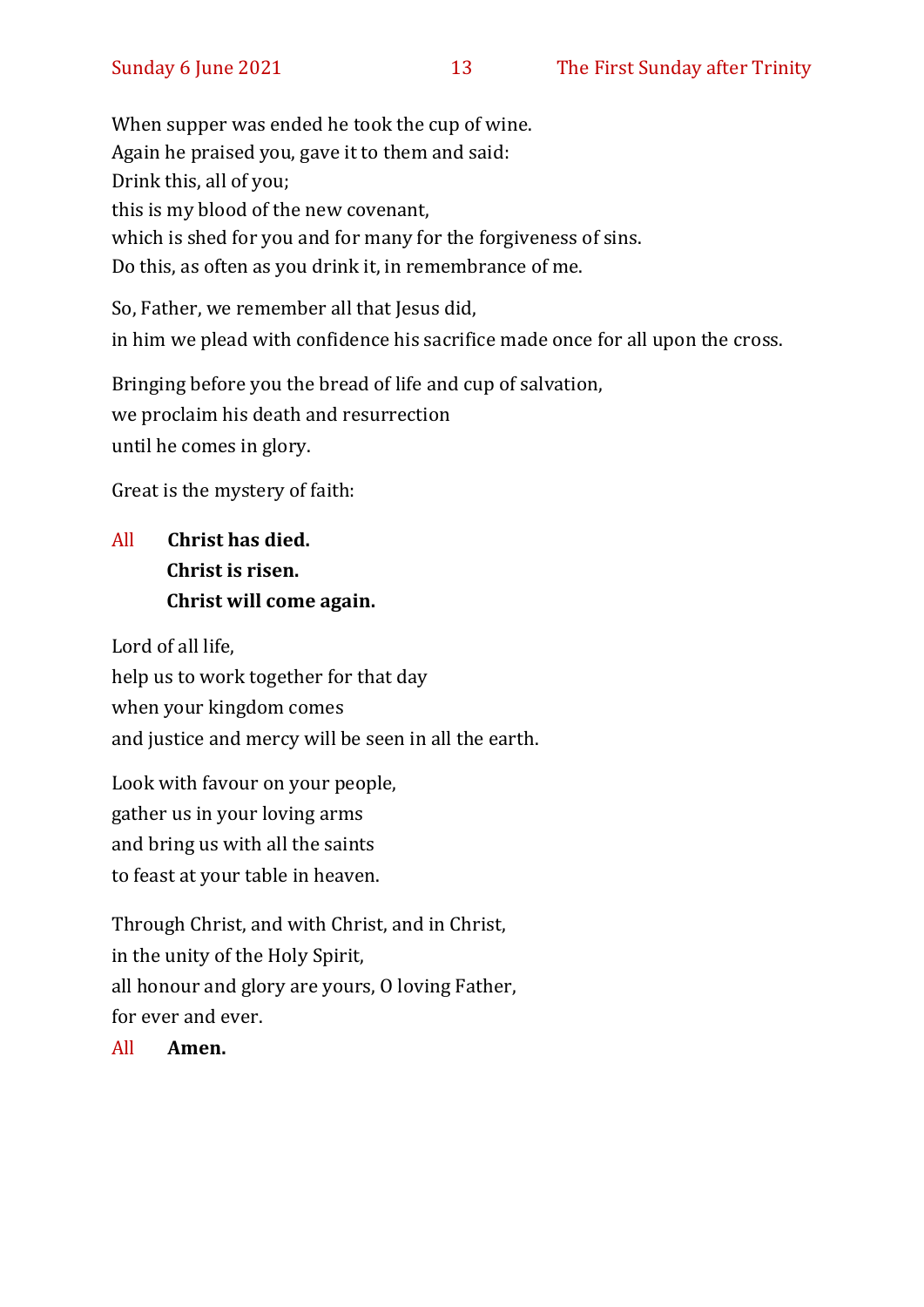# The Lord's Prayer

As our Saviour taught us, so we pray

All **Our Father in heaven, hallowed be your name, your kingdom come, your will be done, on earth as in heaven. Give us today our daily bread. Forgive us our sins as we forgive those who sin against us. Lead us not into temptation but deliver us from evil. For the kingdom, the power,** 

**and the glory are yours now and for ever. Amen.**

# Breaking of the Bread

We break this bread to share in the body of Christ.

- All **Though we are many, we are one body, because we all share in one bread.**
- All **Lamb of God,**

**you take away the sin of the world, have mercy on us.**

**Lamb of God, you take away the sin of the world, have mercy on us.**

**Lamb of God, you take away the sin of the world, grant us peace.**

Draw near with faith. Receive the body of our Lord Jesus Christ which he gave for you, and his blood which he shed for you. Eat and drink in remembrance that he died for you, and feed on him in your hearts by faith with thanksgiving.